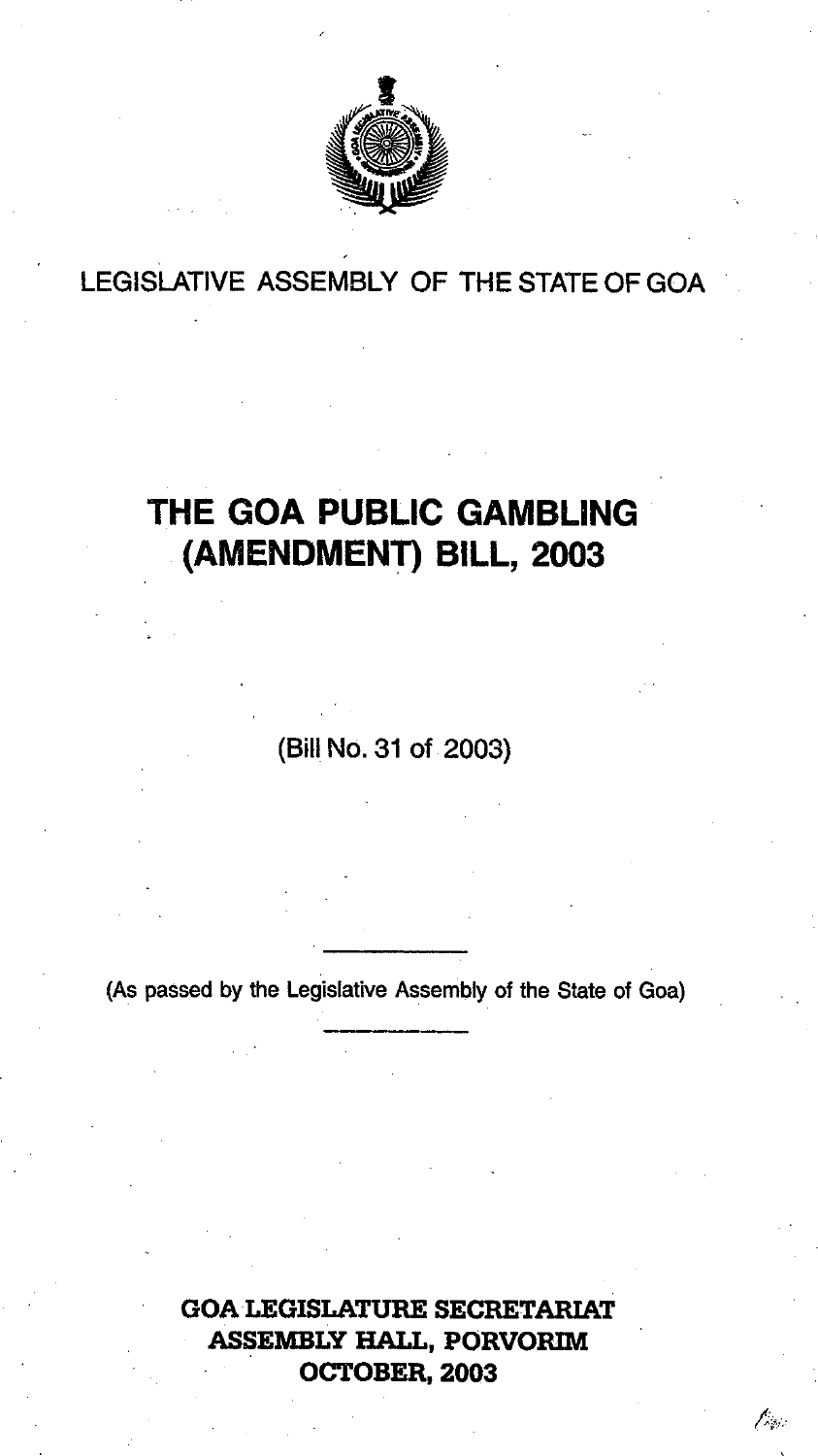### **THE GOA PUBLIC GAMBLING (AMENDMENT) BILL, 2003.**

(Bill No. 31 of **2003)** 

#### A

### BILI.

### *further to amend the Goa, Daman and Dira Public Gambling Act,* **1976.**

BE it enacted by the Legislative Assembly of Goa in the Fifty-fourth Year of the Republic of BE it enacted by the<br>Goa in the Fifty-fourt<br>India as follows —

1. *Short title and commencement.* (1) This Act may be called the Goa Public Gambling (~mendment)' Act, **2003.** 

(2) It shall come into force at once.

**2.** *Amendment of Section 3.- In* section **3** of the Goa, Darnan and Diu Public Gambling Act, 1976 (Act 14 of 1976) (hereinafter referred to as the "principal  $Act"$ ). $-$ 

(i) for the words "two years", the words "three years" and for the words "two thousand five hundred rupees", the words "five thousand rupees" shall be substituted;

 $(ii)$  in the proviso;—

(a) in clause  $(i)$ , for the words "one month", the words "two months" and for the words "two hundred rupees",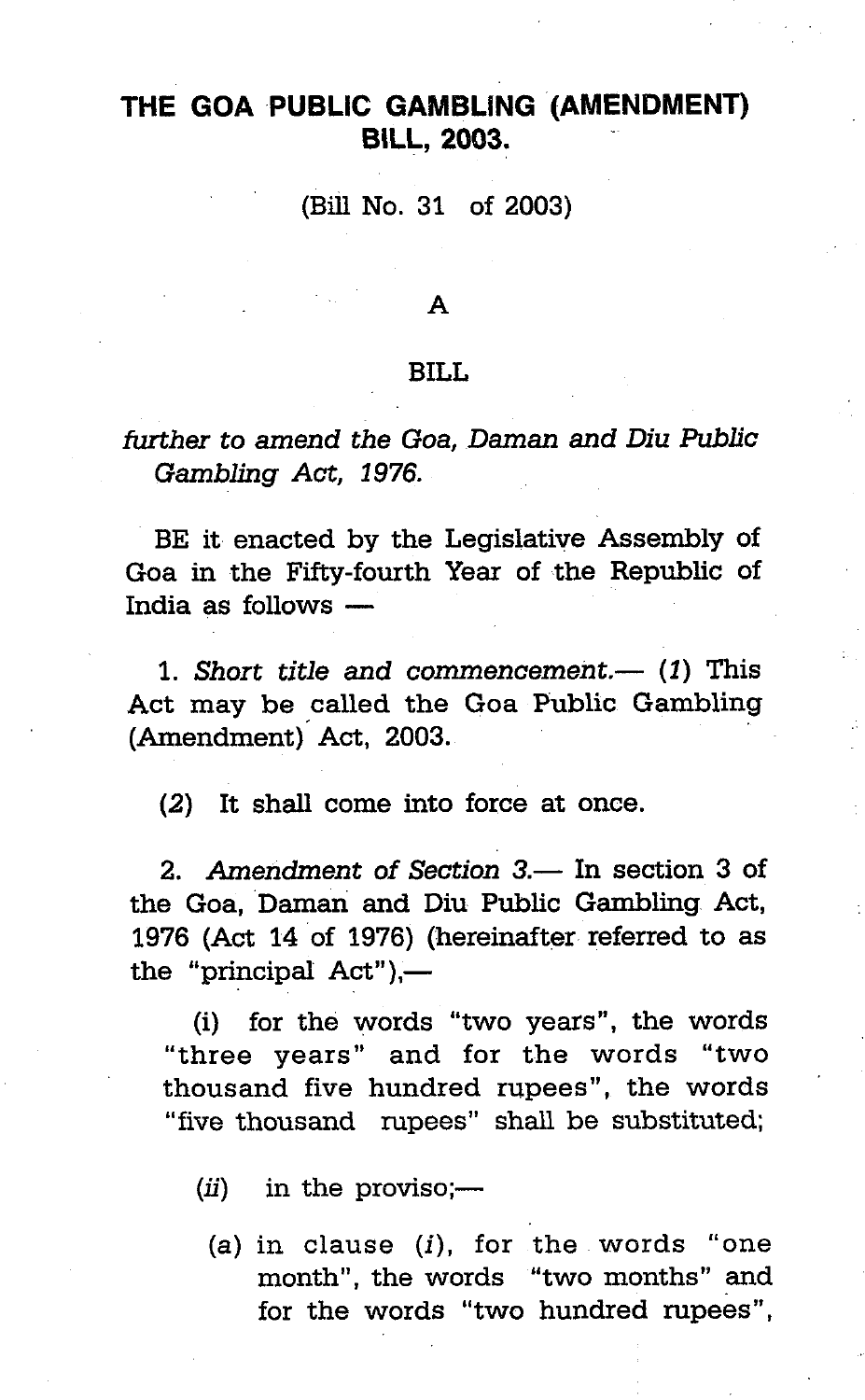the words "one thousand rupees" shall be substituted;

 $-2-$ 

- (b) in clause (ii), for the words "three months", the words "six months" and for the words "three hundred rupees", the words "two thousand rupees" shall be substituted;
- (c) in clause (iii), for the words "six months", the words "one year" and for the words "five hundred rupees", the words "three thousand rupees" shall be substituted.

**3. Amendment of Section 4 In sub-section** (1) of section 4 of the principal Act,- (i) for the words "one year", the words "three years" and for the words "one thousand rupees", the words "five thousand rupees" shall be substituted;

**(ii)** in the provisio;-

(a) in clause (a), for the words "one month", the words "three months" and for the words "two thousand rupees", the words. "two thousand and five hundred rupees" shall be substituted:

(b) in clause (b), for the words "three months", the words "six months" shall be substituted;

(c) in clause **(c),** for the words "six months", the words "one year" shall be substituted.

4. Insertion of new Section  $4A$ - After section 4 of the principal Act, the following section shall be inserted, namely:-

 $-3-$ 

"4A. cancellation of licence.- If any place where any business or any other activity is being carried on under a licence granted under any law for the time being in force, and such place is used for the purpose of gaming in contravention of the provisions of this Act and/or the rules made thereunder, then, notwithstanding anything contained in section **3** or in section 4 or in such law, the licencee of such business or other activity may, on conviction, be liable for suspension of such licence for such period as deemed fit or for cancellation of such licence:

provided that no order under this section shall be passed unless the licencee is given an opportunity of being heard in the matter".

5. Amendment of section  $6$ : In section 6 of the principal Act, for the words "four months", the words "one year" and for the words "one thousand rupees", the words "two thousand rupees" shall be substituted.

6. Amendment of section  $11$ : In sub-section (2) of section 11 of the principal Act,

 $(i)$  for the words "three months", the words "six months" and for the words "two thousand rupees", the words "five thousand rupees" shall be substituted;

(ii) for the existing provisos, the following provisos, shall be substituted, namely:-

"Provided that:-

 $(i)$  (a) for the first offence under clause (a) of sub-section (I), such imprisonment shall not be less than ten days and fine shall not be less than one thousand rupees;